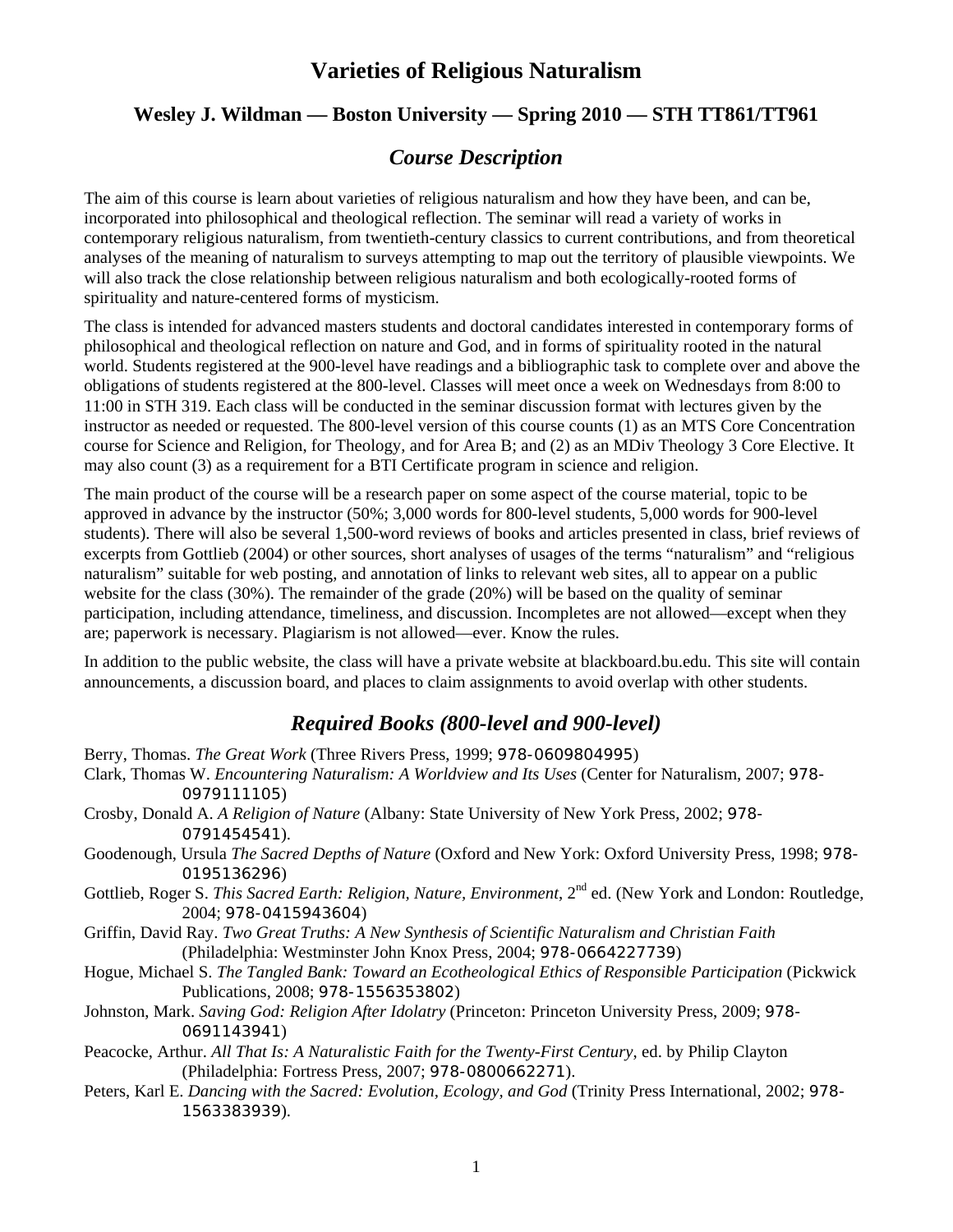### **Wesley J. Wildman — Boston University — Spring 2010 — STH TT861/TT961**

Raymo, Chet. *When God is Gone, Everything is Holy: The Making of a Religious Naturalist* (Sorin Books, 2008; 978-1933495132)

Ritchie, Jack. *Understanding Naturalism* (Acumen Publishing, 2009; 978-1844650798).

Stone, Jerome A. *Religious Naturalism Today: The Rebirth of a Forgotten Alternative* (Albany: State University of New York Press, 2008; 978-0791475386)

Whitehead, Alfred North. *Religion in the Marking* (Fordham University Press, 1996; 978-0823216468).

### *Required Books (900-level only)*

- Cohen, Jack Joseph. *The Case for Religious Naturalism: A Philosophy for the Modern Jew* (Reconstructionist Press, 1958)
- Corrington, Robert S. *Ecstatic Naturalism: Signs of the World* (Bloomington and Indianapolis: Indiana University Press, 1994; 978-0253314413)
- De Caro, Mario; Macarthur, David (eds). *Naturalism in Question* (Cambridge: Harvard University Press, 2008; 978-0674030411).

Peden, W. Creighton *New Essays in Religious Naturalism* (Mercer University Press, 1994; 978-0865544260) Shook, John R.; Kurts, Paul (eds.). *The Future of Naturalism* (Humanity Books, 2009; 978-1591027317).

### *Recommended Books for Further Reading*

- Beilby, Kames K. (ed.). *Naturalism Defeated? Essays on Plantinga's Evolutionary Argument Against Naturalism* (Cornell University Press, 2002; 978-0801487637)
- Berry, Thomas. *The Sacred Universe; Earth, Spirituality, and Religion in the Twenty-first Century* (New York: Columbia University Press, 2009; 978-0231149525)
- Buchler, Justus. *Metaphysics of Natural Complexes* (Albany: State University of New York Press, 2008; 978- 0791401835)
- Craig, William Lane; Moreland, J. P.; eds. *Naturalism: A Critical Analysis* (New York: Routledge, 2000; 978- 0415235242)
- Crosby, Donald A. *Living with Ambiguity: Religious Naturalism and the Menace of Evil* (Albany: State University of New York Press, 2008; 978-0791475201).
- Dewey, John. *A Common Faith*, 4<sup>th</sup> ed. (New Haven: Yale University Press, 1934; 978-0300000696)
- Eddy, Beth. *The Rites of Identity: The Religious Naturalism and Cultural Criticism of Kenneth Burke and Ralph Ellison* (Princeton: Princeton University Press, 2003; 978-0691092492)
- Goetz, Stewart; Taliaferro, Charles. *Naturalism* (Wm. B. Eerdmans Publishing Company, 2008; 978- 0802807687) — against naturalism in the sense of materialsm, not religious naturalism
- Habermas, Jürgen. *Between Naturalism and Religion: Philosophical Essays* (Polity, 2008; 978-0745638256)
- Hardwick, Charley D. *Events of Grace: Naturalism, Existentialism, and Theology* (Cambridge: Cambridge University Press, 1996; 978-0521088053)
- Kahn, Jonathan S. *The Divine Discontent: The Religious Imagination of W. E. B. Du Bois* (Oxford and New York: Oxford University Press, 2009; 978-0195307894)
- Murry, William R. *Reason and Reverence: Religious Humanism for the 21st Century* (Skinner House Books;978- 1558965188)
- Nielson, Kai. *Naturalism and Religion* (Prometheus Books, 2001; 978-1573928533)
- Rea, Michael C. *World Without Design: The Ontological Consequences of Naturalism* (New York and Oxford: Oxford University Press, 2004; 978-0199247615; available to BU students at [Oxford](outbind://25/search%7ES0?/mOxford+Scholarship+Online%3A+Philosophy+Collection/moxford+scholarship+online%3A+philosophy+collection/-3,-1,,B/browse)  [Scholarship Online: Philosophy Collection\)](outbind://25/search%7ES0?/mOxford+Scholarship+Online%3A+Philosophy+Collection/moxford+scholarship+online%3A+philosophy+collection/-3,-1,,B/browse).

Reich, Lou. *Hume's Religious Naturalism* (University Press of America, 1998; 978-0761809821)

- Rue, Loyal D. *Religion Is Not About God: How Spiritual Traditions Nurture our Biological Nature and What to Expect When They Fail* (Rutgers University Press, 2004; 978-0813539553)
- Santayana, George. *The Essential Santayana; Selected Writings*, ed. by Martin Coleman (Indiana University Press, 2009; 978-0253221056).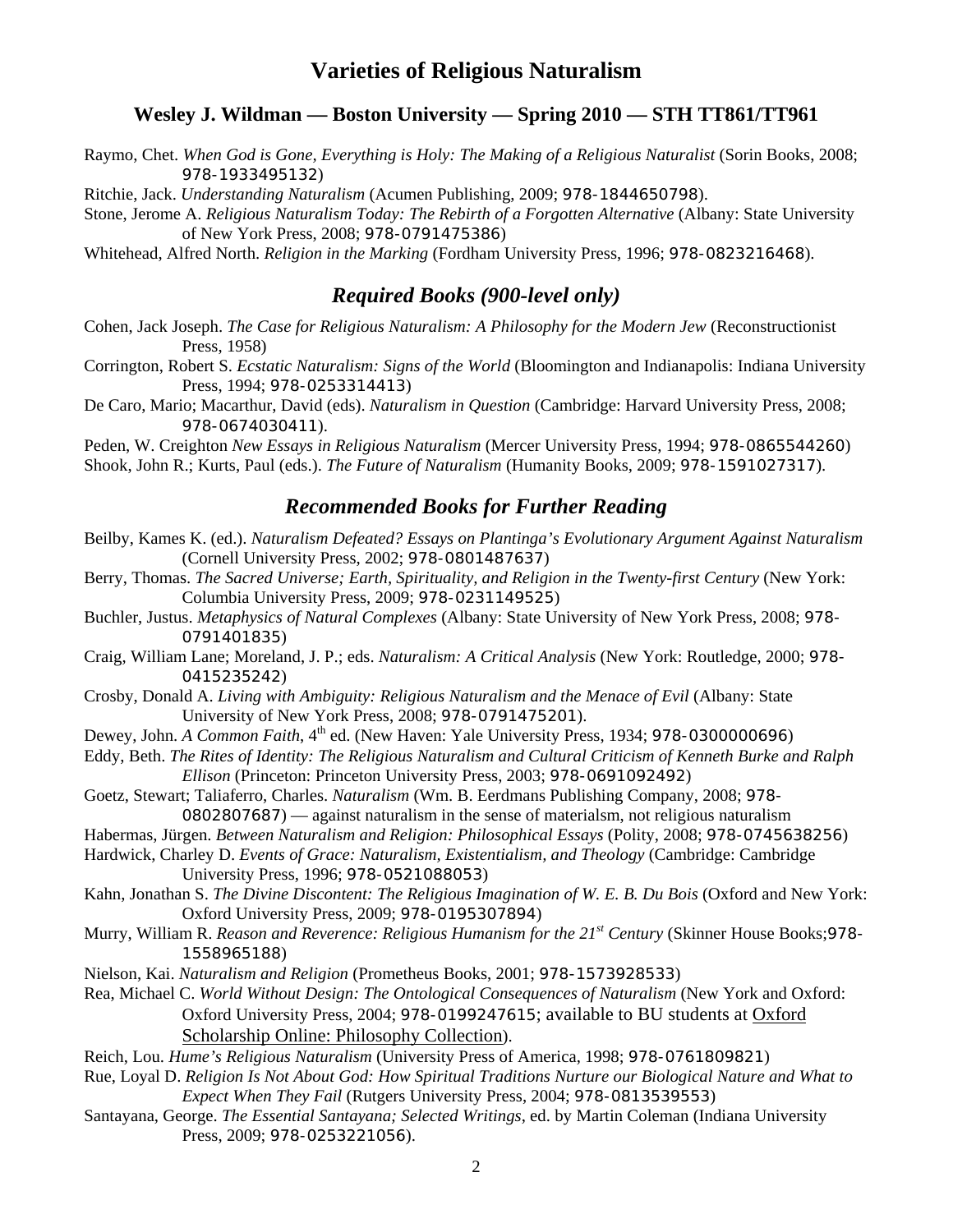## **Wesley J. Wildman — Boston University — Spring 2010 — STH TT861/TT961**

White, Carol Wayne. *The Legacy of Anne Conway (1631-1679): Reverberations from a Mystical Naturalism* (Albany: State University of New York Press, 2008; 978-0791474662)

Wildman, Wesley J. *Science and Religious Anthropology: A Spiritually Evocative Naturalist Interpretation of Human Life* (Ashgate Publishing, 2009; 978-0754665953)

## *Seminar Schedule*

### **Introduction**

*Jan 13 Naturalism, Religious Naturalism, and Ecological Spirituality* 

- > Required Reading for ALL: Raymo; read it after class if you can't get to it before class; all other readings in this course should be read prior to class.
- Task for ALL: Read three diverse selections from Gottlieb 2004. Write a two-paragraph review of each selection. The first paragraph should be a summary of the piece. The second should be a personal response. Don't worry about overlaps with other students; the more the merrier for this exercise. *Voice:* For each review, the summary should be impartial and brief. The response can be as wild and colorful as you like; nothing conforming to basic rules of public decency is out of bounds. Target the review to curious students like yourself. Be yourself. Writing quality matters. *Deadline:* via email to the instructor by 11:59pm Friday 1/15.
- > Task for ALL: Find one online source about naturalism (not necessarily religious naturalism; that will be for next week). Rate (out of  $1, 1.5, 2, 2.5, 3, 3.5$ , or 4 stars) and write a 100-word review of the site. Confine the scope of your review to the usefulness of the site for understanding religious forms of naturalism. Reserve your review site using the class website's discussion board designated for that purpose. *Voice:* Aim the review for web browsers like yourself. The review should be formal, fair, and helpful. Writing quality matters. *Deadline:* via email to the instructor by 11:59pm Sunday 1/17.

#### **Part 1: Mapping the Territory—Without Mistaking Map for Territory**

#### *Jan 20 Map #1*

- > Required Reading for ALL: Stone.
- > Required Reading for TT956 only: Corrington, Introduction and ch 1.
- Task for ALL: Read three more diverse selections from Gottlieb 2004 (that makes 6 so far). Write a two-paragraph review of each selection, as described above. *Deadline:* via email to the instructor by 11:59pm Tuesday 1/26 (*before* the next class).
- Task for ALL: Find one online source about about specifically religious naturalism. Rate and review as decribed above. To avoid duplication, reserve your review site using the class website's discussion board designated for that purpose. *Deadline:* via email to the instructor by 11:59pm Tuesday 1/26 (*before* the next class).

#### *Jan 27 Map #2*

- > Required Reading for ALL: Ritchie.
- > Required Reading for TT956 only: Corrington, ch. 2.
- Task for ALL: Read three more diverse selections from Gottlieb 2004 (that makes 9 so far). Write a two-paragraph review of each selection, as described above. *Deadline:* via email to the instructor by 11:59pm Tuesday 2/2 (*before* the next class).

#### *Feb 3 Map #3*

> Required Reading for ALL: Clark.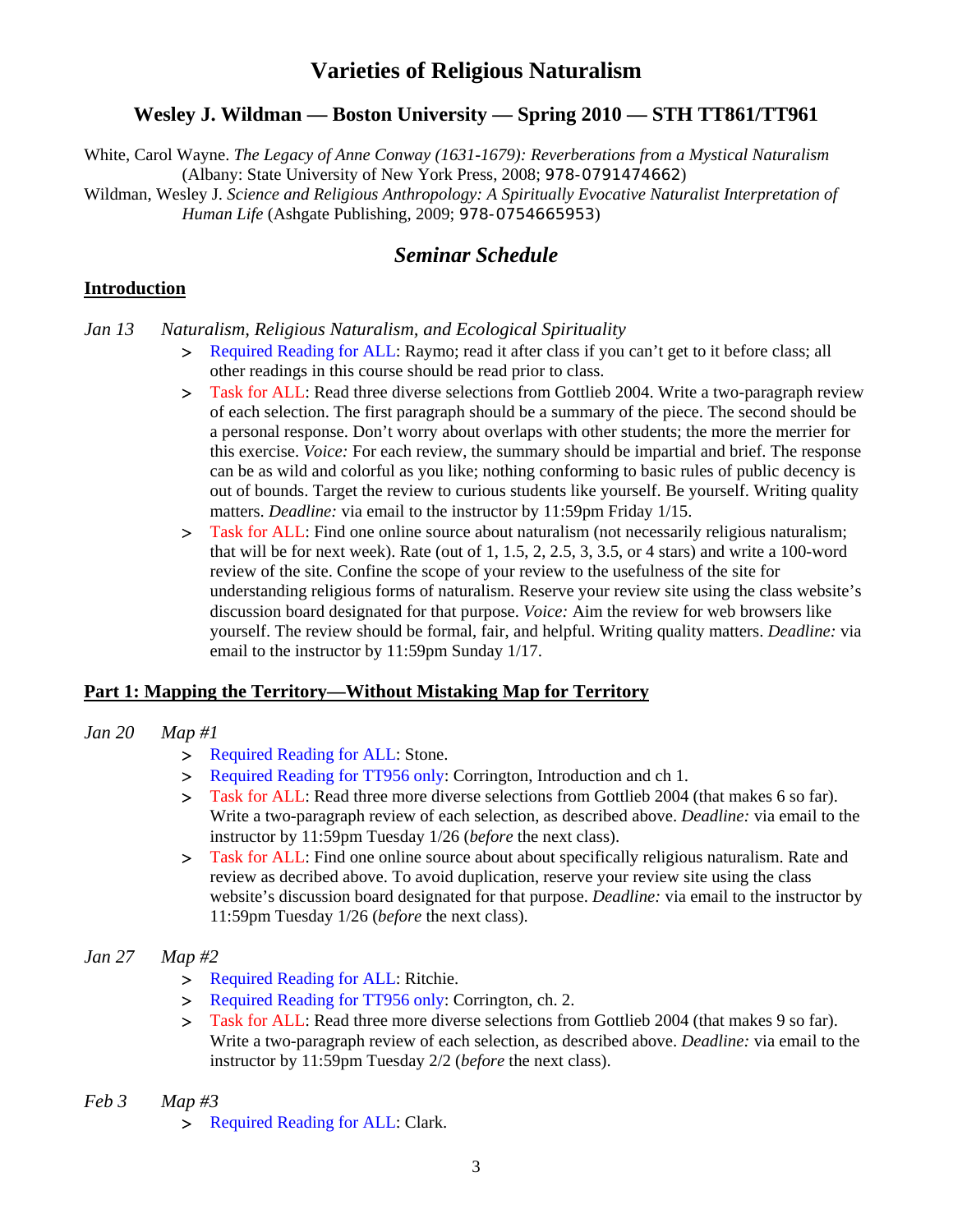### **Wesley J. Wildman — Boston University — Spring 2010 — STH TT861/TT961**

**Required Reading for TT956: Corrington, ch. 3-4.** 

### **Part 2: Philosophical Dimensions of Religious Naturalism**

- *Feb 10 Whiteheadian Naturalism* 
	- > Required Reading for ALL: Whitehead.
	- > Required Reading for TT956: Four chapters of your choice from De Caro.
- *Feb 17 Hartshornian Naturalism* 
	- > Required Reading for ALL: Griffin.
	- **Required Reading for TT956: Four more chapters of your choice from De Caro.**
- *Feb 24 Religion of Nature* 
	- > Required Reading for ALL: Crosby.
	- > Required Reading for TT956: Peden.

#### **Part 3: Theological Dimensions of Religious Naturalism**

- *Mar 3 Naturalism and the Abrahamic Faiths* 
	- > Required Reading for ALL: Johnston.
	- Required Reading for TT956: Cohen (out of print so you'll have to track it down)
- *Mar 10 No Class: Spring Recess*
- *Mar 17 Naturalism and Chriatianity* 
	- > Required Reading for ALL: Peacocke.
	- **Required Reading for TT956: Shook & Kurtz.**

#### **Part 4: Ecological and Spiritual Dimensions of Religious Naturalism**

- *Mar 24 Naturalism, Spirituality, and Evolution* 
	- > Required Reading for ALL: Peters.
	- > Required Reading for TT956: Four chapters of your choice from Peden.

#### *Mar 31 Naturalism, Spirituality, and Ecotheological Responsibility, I*

- > Required Reading for ALL: Hogue.
- > Required Reading for TT956: Four chapters of your choice from Peden.
- *Apr 7 Naturalism, Spirituality, and Ecotheological Responsibility, II* 
	- Visiting Professor: Dr. Mike Hogue
	- > Required Reading for ALL: Reread Hogue.
	- > Required Reading for TT956: none.

#### *Apr 14 Naturalism, Spirituality, and the Depths of Nature*

- > Required Reading for ALL: Goodenough.
- > Required Reading for TT956: none.